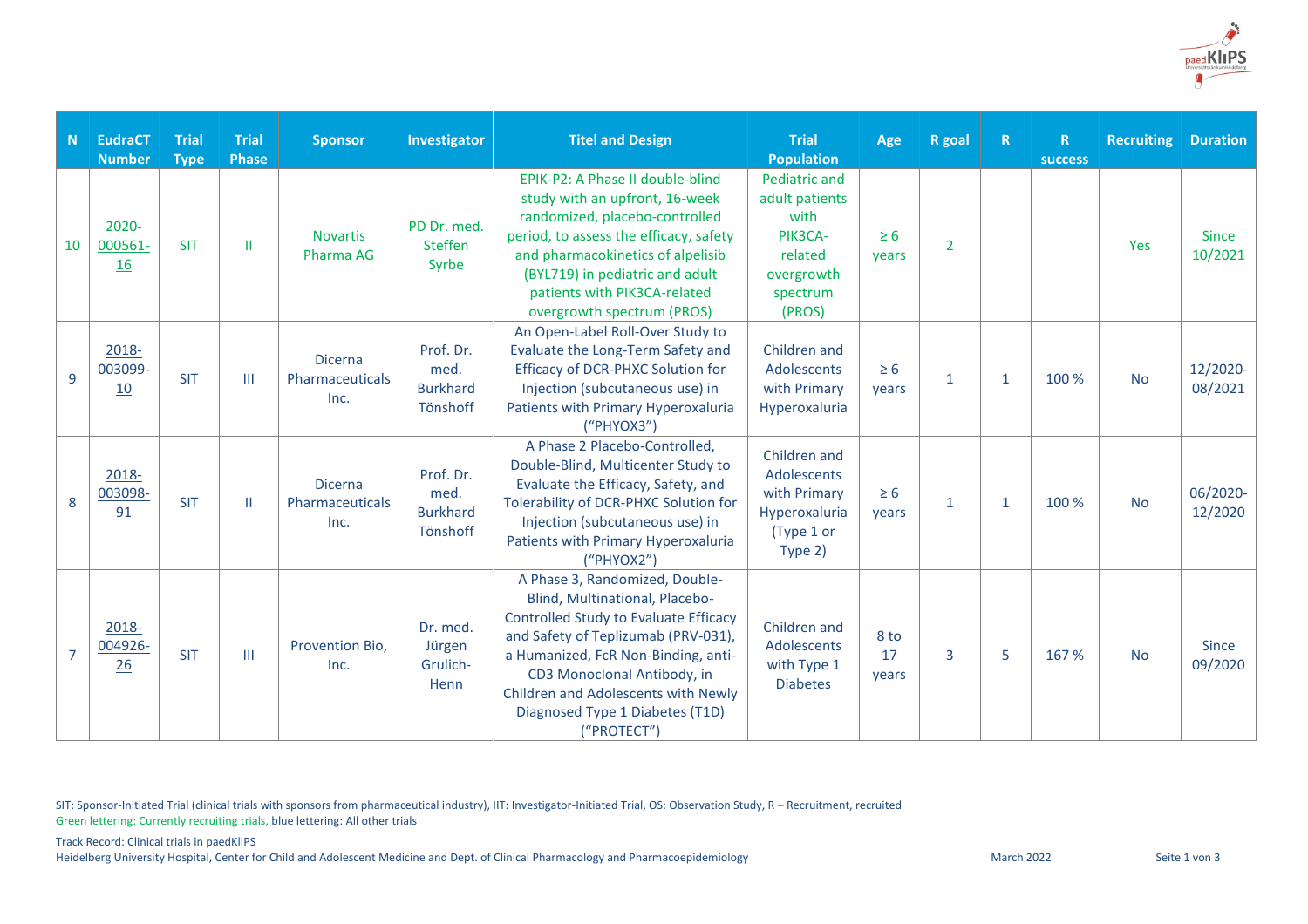

| N               | <b>EudraCT</b><br><b>Number</b> | <b>Trial</b><br><b>Type</b> | <b>Trial</b><br><b>Phase</b> | <b>Sponsor</b>                                                           | Investigator                                     | <b>Titel and Design</b>                                                                                                                                                                                                                                                                                                                                               | <b>Trial</b><br><b>Population</b>                                   | Age                             | <b>R</b> goal | $\mathbb{R}$ | R<br><b>success</b> | <b>Recruiting</b> | <b>Duration</b>         |
|-----------------|---------------------------------|-----------------------------|------------------------------|--------------------------------------------------------------------------|--------------------------------------------------|-----------------------------------------------------------------------------------------------------------------------------------------------------------------------------------------------------------------------------------------------------------------------------------------------------------------------------------------------------------------------|---------------------------------------------------------------------|---------------------------------|---------------|--------------|---------------------|-------------------|-------------------------|
| $6\overline{6}$ | 2019-<br>002817-<br>21          | <b>SIT</b>                  | Ш                            | Jannsen Cilag.<br><b>GmbH</b>                                            | Prof. Dr.<br>med.<br><b>Matthias</b><br>Gorenflo | A Randomized, Multicenter, Double-<br>Blind, Placebo-Controlled, Parallel-<br>Group, Event-Driven, Group-<br>Sequential Study with Open-Label<br><b>Extension Period to Assess the</b><br><b>Efficacy and Safety of Selexipag as</b><br>Add-On Treatment to Standard of<br>Care in Children Aged ≥2 to <18 years<br>with Pulmonary Arterial<br>Hypertension ("SALTO") | Children with<br>Pulmonary<br>Arterial<br>Hypertension              | 2 <sub>to</sub><br>18<br>years  | 3             |              |                     | Yes               | <b>Since</b><br>09/2020 |
| 5               | N.A.                            | <b>OS</b>                   | <b>N.A.</b>                  | Albert-Ludwigs-<br><b>University</b><br>Freiburg<br>(Medical<br>Faculty) | Dr. med.<br>Andreas<br>Ziegler                   | SMArtCARE: Longitudinal data<br>collection in patients with<br><b>Spinal Muscular Atrophy (SMA)</b>                                                                                                                                                                                                                                                                   | Children with<br>Spinal<br><b>Muscular</b><br>Atrophy               | <b>Birth</b><br>to 18<br>vears  | open          | 65           | ongoing             | Yes               | <b>Since</b><br>04/2020 |
| 4               | N.A.                            | <b>IIT</b><br>(OS)          | <b>N.A.</b>                  | <b>Biogen GmbH</b><br>(Sponsor<br>Research<br>Agreement)                 | Dr. med.<br>Andreas<br>Ziegler                   | <b>Metabolic Profiling of Neuromuscular</b><br>Diseases (MetabNMD)<br>- subproject SMA                                                                                                                                                                                                                                                                                | Children and<br>adults with<br>Spinal<br><b>Muscular</b><br>Atrophy | <b>Birth</b><br>to 99<br>years  | 300           | Ca.<br>200   | ongoing             | Yes               | <b>Since</b><br>05/2020 |
| 3               | 2019-<br>001759-<br>38          | IIT                         |                              | Ruprecht-Karls<br>University<br>Heidelberg<br>(Medical<br>Faculty)       | Prof. Dr.<br>med.<br><b>Matthias</b><br>Gorenflo | Pharmacokinetics of a microdosed<br>cocktail containing rivaroxaban,<br>apixaban and edoxaban in children<br>with congenital heart defects                                                                                                                                                                                                                            | Children with<br>Congenital<br><b>Heart Defects</b>                 | $2$ to 6<br>years               | 20            | 11           | 55 %                | Yes               | <b>Since</b><br>12/2019 |
| $\overline{2}$  | 2020-<br>000561-<br><b>16</b>   | <b>SIT</b>                  | Ш                            | Kaleido<br><b>Biosciences</b>                                            | Prof. Dr.<br>med.<br><b>Thomas</b><br>Opladen    | A Phase 2, Open-label Study to<br>Evaluate the Efficacy and Safety of<br>KB195 in Subjects with a Urea Cycle<br>Disorder with Inadequate Control on<br><b>Standard of Care</b>                                                                                                                                                                                        | <b>Adults with</b><br><b>Urea Cycle</b><br><b>Disorder</b>          | 18 <sub>to</sub><br>65<br>years | $\mathbf{1}$  | $\mathbf{1}$ | 100 %               | <b>No</b>         | 03/2020-<br>11/2021     |

SIT: Sponsor-Initiated Trial (clinical trials with sponsors from pharmaceutical industry), IIT: Investigator-Initiated Trial, OS: Observation Study, R – Recruitment, recruited Green lettering: Currently recruiting trials, blue lettering: All other trials